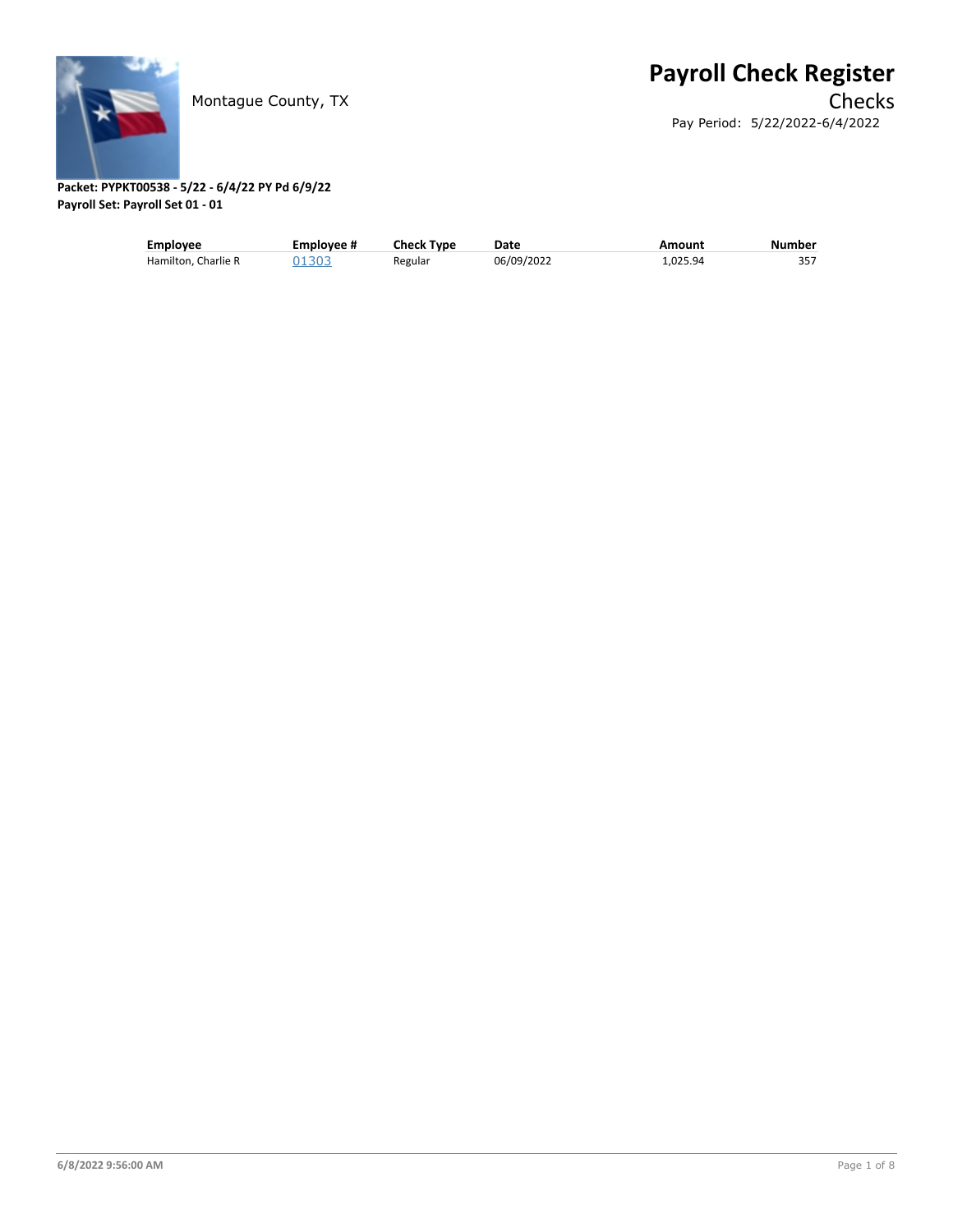

| <b>Employee</b>        | <b>Employee#</b> | Date       | Amount   | <b>Number</b> |
|------------------------|------------------|------------|----------|---------------|
| Hamilton, Charlie R    | 01303            | 06/09/2022 | 0.00     | 357           |
| BOAZ, DEBRA            | 01195            | 06/09/2022 | 650.15   | 8988          |
| Freeman, Maysen        | 01284            | 06/09/2022 | 1,336.03 | 8989          |
| JONES, KIMBERLY S      | 00522            | 06/09/2022 | 1,809.37 | 8990          |
| O'NEAL, REBECCA        | 00959            | 06/09/2022 | 1,208.24 | 8991          |
| RITCHIE, ASHLEY S      | 01037            | 06/09/2022 | 1,291.24 | 8992          |
| USELTON, LAURA A       | 00849            | 06/09/2022 | 1,454.03 | 8993          |
| MURPHY, COLM           | 00994            | 06/09/2022 | 1,614.45 | 8994          |
| USELTON, ANGELA        | 01085            | 06/09/2022 | 1,336.48 | 8995          |
| <b>BENTON, KEVIN</b>   | 01180            | 06/09/2022 | 2,761.18 | 8996          |
| Clampitt, Kimberly     | 01278            | 06/09/2022 | 1,336.03 | 8997          |
| MOORE, LAURA L         | 00958            | 06/09/2022 | 376.78   | 8998          |
| RICHARDSON, ANGELIA    | 01071            | 06/09/2022 | 1,525.13 | 8999          |
| CUNNINGHAM, AMANDA     | 01094            | 06/09/2022 | 1,922.23 | 9000          |
| SANDERS, BETTY J       | 00289            | 06/09/2022 | 2,876.32 | 9001          |
| BROWN, DEBORAH         | 01042            | 06/09/2022 | 1,334.31 | 9002          |
| REED, RITA K           | 00415            | 06/09/2022 | 1,510.26 | 9003          |
| Romine, Staci L.       | 01246            | 06/09/2022 | 1,243.33 | 9004          |
| Tipton, Stormy         | 01287            | 06/09/2022 | 1,387.61 | 9005          |
| WOODS, ROBIN           | 01210            | 06/09/2022 | 1,838.37 | 9006          |
| <b>EVANS, BRITTNEY</b> | 01177            | 06/09/2022 | 1,451.11 | 9007          |
| HORTON, STEFANIE       | 00970            | 06/09/2022 | 1,587.98 | 9008          |
| CROUCH, BARBARA L      | 00739            | 06/09/2022 | 1,327.95 | 9009          |
| KIRKLAND, AMIE C       | 00554            | 06/09/2022 | 670.57   | 9010          |
| Pigg, Jackie D         | 01254            | 06/09/2022 | 1,842.66 | 9011          |
| ALEXANDER, HUGH        | 01068            | 06/09/2022 | 1,354.05 | 9012          |
| BLEVINS, ELIZABETH     | 00985            | 06/09/2022 | 1,441.48 | 9013          |
| Morris, Jeanette       | 01243            | 06/09/2022 | 473.03   | 9014          |
| MORRIS, JESSICA        | 00884            | 06/09/2022 | 1,519.71 | 9015          |
| HAMILTON, CHRIS C.     | 00239            | 06/09/2022 | 735.06   | 9016          |
| HAMILTON, CHRIS C.     | 00239            | 06/09/2022 | 1,017.85 | 9016          |
| HUDSON, STACY          | 01034            | 06/09/2022 | 1,562.30 | 9017          |
| Price, Judy N          | 01285            | 06/09/2022 | 2,496.83 | 9018          |
| RIDDLE, CLABURN        | 01168            | 06/09/2022 | 4,050.64 | 9019          |
| RIDDLE, CLABURN        | 01168            | 06/09/2022 | 100.00   | 9019          |
| RIDDLE, CLABURN        | 01168            | 06/09/2022 | 100.00   | 9019          |
| Lanier, Charles Don    | 01251            | 06/09/2022 | 542.60   | 9020          |
| CONOVALOFF, SAM        | 01161            | 06/09/2022 | 326.07   | 9021          |
| RITCHIE, LAURIE        | 01038            | 06/09/2022 | 297.66   | 9022          |
| WALL, GINGER A         | 00831            | 06/09/2022 | 911.69   | 9023          |
| ESSARY, JENNIFER E     | 00733            | 06/09/2022 | 2,666.25 | 9024          |
| FENOGLIO, JENNIFER     | 01213            | 06/09/2022 | 1,428.36 | 9025          |
| FENOGLIO, JENNIFER     | 01213            | 06/09/2022 | 158.71   | 9025          |
| Otto, Billie J         | 01247            | 06/09/2022 | 1,409.86 | 9026          |
| RHOADES, CHERYL D      | 00022            | 06/09/2022 | 1,308.95 | 9027          |
| DOSHIER, BRENDA S      | 00193            | 06/09/2022 | 1,287.36 | 9028          |
| HAILEY, ANGELA K       | 01230            | 06/09/2022 | 1,248.42 | 9029          |
| PHILLIPS, KATHRYN      | <u>01173</u>     | 06/09/2022 | 50.00    | 9030          |
| PHILLIPS, KATHRYN      | 01173            | 06/09/2022 | 1,691.11 | 9030          |
| VACCARO, LISA M        | 00869            | 06/09/2022 | 1,403.25 | 9031          |
| Vineyard, Kristi       | <u>01218</u>     | 06/09/2022 | 1,209.43 | 9032          |
|                        |                  |            |          |               |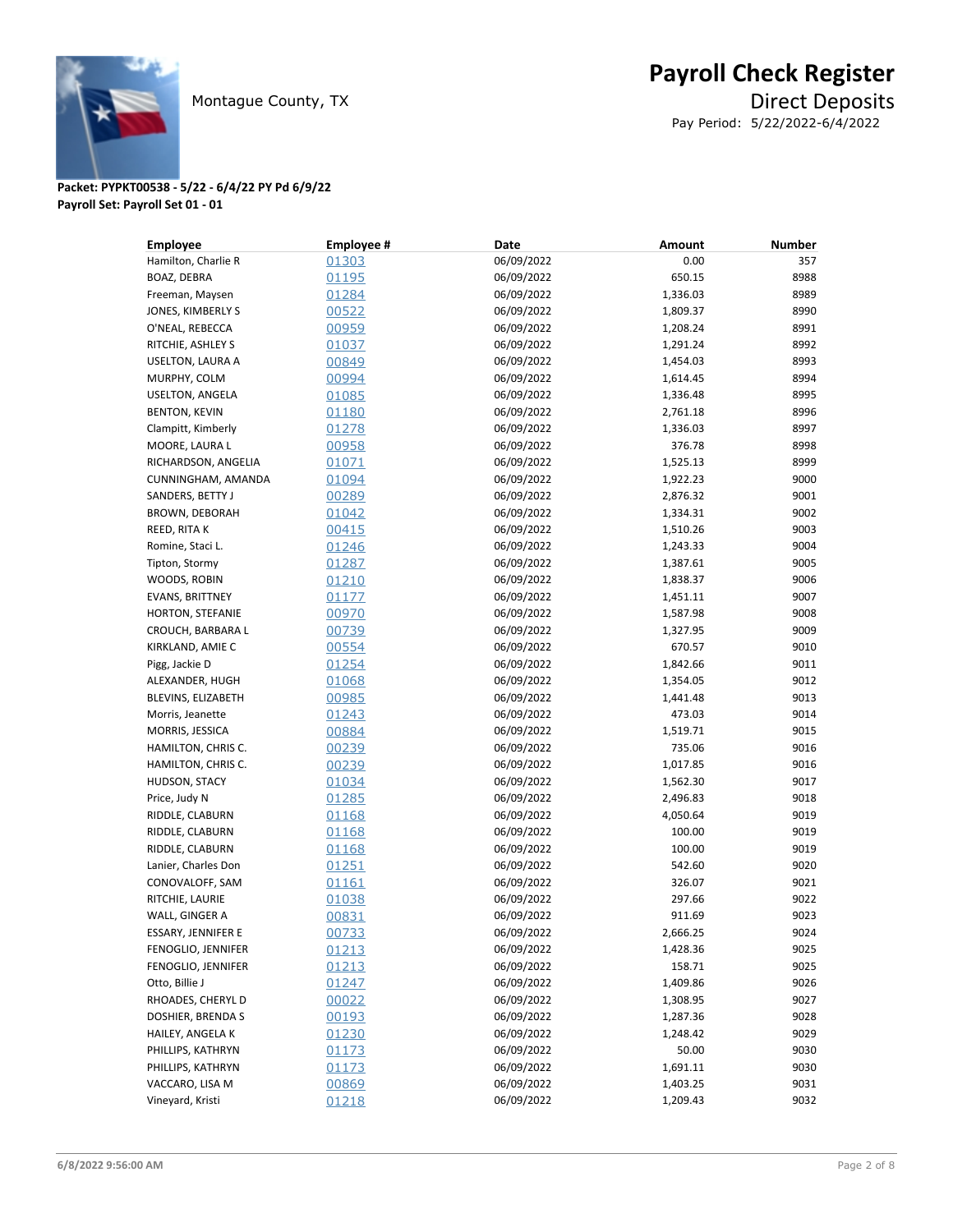| <b>Employee</b>          | <b>Employee#</b> | Date       | Amount   | <b>Number</b> |
|--------------------------|------------------|------------|----------|---------------|
| Green, Keith             | 01283            | 06/09/2022 | 1,318.15 | 9033          |
| JONES, SHAWN             | 00993            | 06/09/2022 | 1,273.78 | 9034          |
| MOSTER, JESSICA          | 01009            | 06/09/2022 | 1,822.53 | 9035          |
| Johnson, Harvey Lee      | 01288            | 06/09/2022 | 1,319.42 | 9036          |
| DeMoss, Jerry            | 01272            | 06/09/2022 | 1,374.49 | 9037          |
| <b>BLACKBURN, RYAN T</b> | 01229            | 06/09/2022 | 1,653.56 | 9038          |
| <b>BRANDLE, AARON</b>    | 01149            | 06/09/2022 | 1,863.21 | 9039          |
| CARTER, DANIEL           | 01007            | 06/09/2022 | 1,393.25 | 9040          |
| Crowsey, Anthony         | 01295            | 06/09/2022 | 1,659.14 | 9041          |
| DENNIS ELDRED, ASHLEY    | 01188            | 06/09/2022 | 1,687.66 | 9042          |
| FISCHER, BRANDON         | 01115            | 06/09/2022 | 1,605.74 | 9043          |
| <b>HAMILTON, KASIE</b>   | 00917            | 06/09/2022 | 1,272.65 | 9044          |
| LAWSON, JACK             | 01166            | 06/09/2022 |          | 9045          |
|                          |                  | 06/09/2022 | 1,790.56 | 9046          |
| MILLER, ANDREW           | 01079            |            | 1,600.56 |               |
| PELTON, CLINTON CHASE    | 00864            | 06/09/2022 | 1,629.76 | 9047          |
| ROMINE, ETHAN            | 01167            | 06/09/2022 | 1,947.57 | 9048          |
| SAWYER, MATTHEW          | 01122            | 06/09/2022 | 1,575.92 | 9049          |
| THOMAS, MARSHALL         | 01170            | 06/09/2022 | 2,024.32 | 9050          |
| Aylor, Tyler D           | 01276            | 06/09/2022 | 1,499.18 | 9051          |
| BRANDLE, JALYN M         | 01063            | 06/09/2022 | 1,418.03 | 9052          |
| CARTER, TRACI            | 01207            | 06/09/2022 | 1,446.66 | 9053          |
| Kutie, Heather           | 01222            | 06/09/2022 | 1,457.45 | 9054          |
| LANFORD, MELISSA L       | 00470            | 06/09/2022 | 1,482.14 | 9055          |
| Maness, Kaden            | 01290            | 06/09/2022 | 1,394.45 | 9056          |
| MEIER, PETER             | 01212            | 06/09/2022 | 1,450.69 | 9057          |
| MEYERS, MARSA J          | 00413            | 06/09/2022 | 1,694.44 | 9058          |
| Miller, True             | 01235            | 06/09/2022 | 1,479.33 | 9059          |
| MISNER-ANDERSON, AUDRA   | 01062            | 06/09/2022 | 670.57   | 9060          |
| North, Brady             | 01237            | 06/09/2022 | 1,329.33 | 9061          |
| North, Brady             | 01237            | 06/09/2022 | 150.00   | 9061          |
| Perkins, Cynthia         | 01301            | 06/09/2022 | 1,394.44 | 9062          |
| PERKINS, JAMES L         | 01138            | 06/09/2022 | 1,528.71 | 9063          |
| PRASTIK, TYLER           | 01196            | 06/09/2022 | 1,508.17 | 9064          |
| Sanders, Mitch           | 01219            | 06/09/2022 | 1,499.18 | 9065          |
| Williams, Daniel         | 01226            | 06/09/2022 | 1,369.02 | 9066          |
| WOMACK, STEPHENY         | 01153            | 06/09/2022 | 1,448.45 | 9067          |
| MCNABB, KELLY W          | 00738            | 06/09/2022 | 652.76   | 9068          |
|                          |                  | 06/09/2022 | 2,433.71 | 9069          |
| BUSBY, CODY D            | 00315            | 06/09/2022 |          |               |
| <b>GEURIN, ROBERT M</b>  | 00581            |            | 1,228.27 | 9070          |
| JONES, DEBBIE C          | 00082            | 06/09/2022 | 1,275.03 | 9071          |
| RHYNE, COURTNEY          | 01091            | 06/09/2022 | 1,235.47 | 9072          |
| <b>WATSON, RICKY W</b>   | 00358            | 06/09/2022 | 1,567.67 | 9073          |
| DICKSON, REBECCA H.      | 00167            | 06/09/2022 | 2,626.99 | 9074          |
| JOHNSON, DEBORAH         | 00061            | 06/09/2022 | 2,093.46 | 9075          |
| SCHINDLER, JENNIFER L    | 00032            | 06/09/2022 | 2,096.97 | 9076          |
| BREWER, HERSHEL EVAN     | 01139            | 06/09/2022 | 1,413.01 | 9077          |
| Brooks, Carroll L.       | 01256            | 06/09/2022 | 1,285.46 | 9078          |
| BYAS, LARRY              | 01146            | 06/09/2022 | 1,269.83 | 9079          |
| Caballero, Ethan C       | <u>01302</u>     | 06/09/2022 | 1,273.85 | 9080          |
| CROSS, RICHARD           | 01123            | 06/09/2022 | 1,104.87 | 9081          |
| DARDEN, ROY L            | 01140            | 06/09/2022 | 1,886.63 | 9082          |
| HOOD, ROY                | 01152            | 06/09/2022 | 626.52   | 9083          |
| MEYERS, DANNY H.         | 00089            | 06/09/2022 | 1,261.98 | 9084          |
| MULLINS, MICHAEL         | 01082            | 06/09/2022 | 1,296.24 | 9085          |
| SCRUGGS, DAVID           | <u>01185</u>     | 06/09/2022 | 328.28   | 9086          |
| SCRUGGS, JARAE           | 01208            | 06/09/2022 | 608.80   | 9087          |
| CLEMENT, JAY W           | 00720            | 06/09/2022 | 1,448.62 | 9088          |
| Goodwin, Lawrence        | 01281            | 06/09/2022 | 1,336.03 | 9089          |
| MAYFIELD, MICHAEL        | 01064            | 06/09/2022 | 1,798.71 | 9090          |
|                          |                  |            |          |               |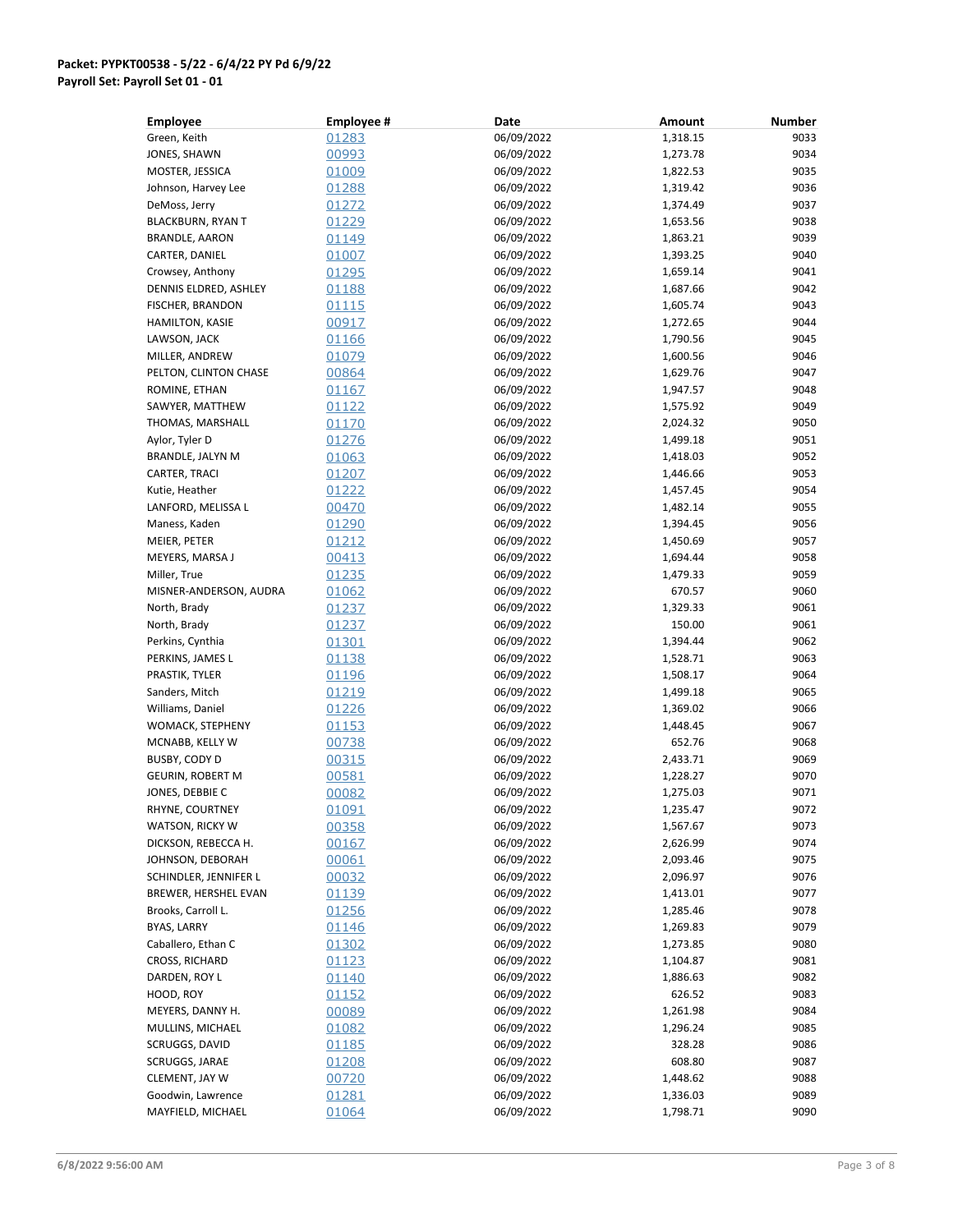| <b>Employee</b>          | Employee # | Date       | <b>Amount</b> | <b>Number</b> |
|--------------------------|------------|------------|---------------|---------------|
| MEYERS, RANSOM CORD      | 01184      | 06/09/2022 | 1,310.51      | 9091          |
| Phillips, Roger Wayne    | 01260      | 06/09/2022 | 1,343.34      | 9092          |
| <b>BARNES, MARCUS</b>    | 01133      | 06/09/2022 | 1,252.38      | 9093          |
| <b>BOUTWELL, JEFFREY</b> | 01066      | 06/09/2022 | 1,267.66      | 9094          |
| FRANKLIN, DAVID M        | 00840      | 06/09/2022 | 738.80        | 9095          |
| HAGEMIER, GEORGE H       | 01202      | 06/09/2022 | 917.90        | 9096          |
| MCCULLOUGH, STEPHEN      | 01089      | 06/09/2022 | 217.07        | 9097          |
| MESSER, RUSSELL K        | 00034      | 06/09/2022 | 1,604.04      | 9098          |
| MURPHEY, MARK            | 00968      | 06/09/2022 | 1,674.81      | 9099          |
| PRICE, TOMMY             | 01083      | 06/09/2022 | 749.34        | 9100          |
| TEAGUE, ROGER D          | 00251      | 06/09/2022 | 1,446.04      | 9101          |
| FORRESTER, MICHAEL E.    | 00021      | 06/09/2022 | 1,303.82      | 9102          |
| LANGFORD, ROBERT H       | 00153      | 06/09/2022 | 1,231.07      | 9103          |
| LANGFORD, ROBERT H       | 00153      | 06/09/2022 | 700.00        | 9103          |
| ROBERTS, JAMES K         | 01033      | 06/09/2022 | 1,387.61      | 9104          |
| ROBERTS, RICHARD         | 01030      | 06/09/2022 | 1,477.81      | 9105          |
| WARD, RAYFHEL D.         | 00086      | 06/09/2022 | 708.80        | 9106          |
| Winkler, Tyler           | 01291      | 06/09/2022 | 642.73        | 9107          |
| Young, Jeffery L         | 01264      | 06/09/2022 | 1,096.15      | 9108          |
| HANSARD, JUSTIN A        | 00212      | 06/09/2022 | 648.91        | 9109          |
| NOBILE, ANDREA           | 01194      | 06/09/2022 | 1,024.73      | 9110          |
| POTTER, MELANIE A        | 01189      | 06/09/2022 | 632.18        | 9111          |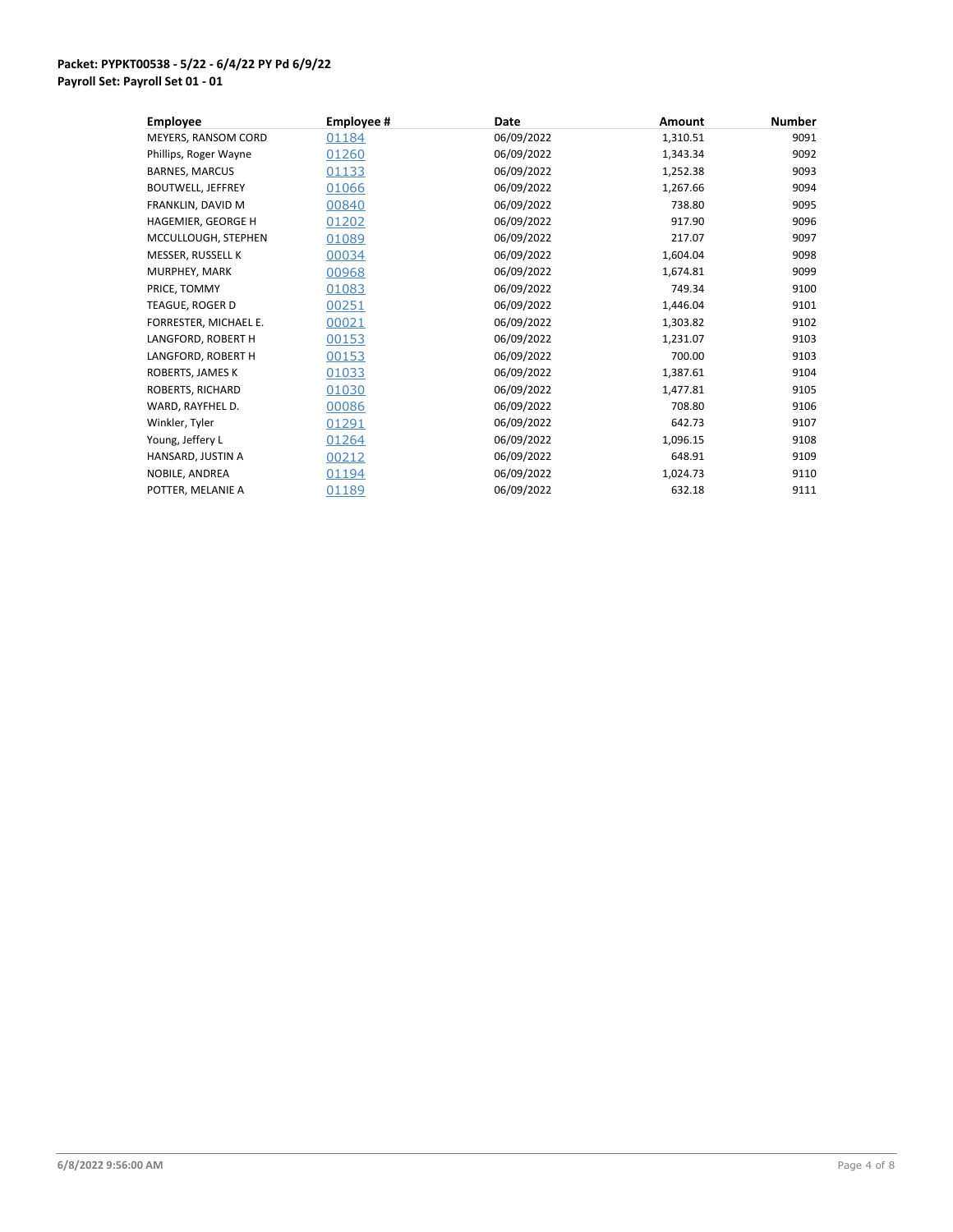

Pay Period: 5/22/2022-6/4/2022

| <b>Employee</b>           | <b>Employee #</b> | <b>Payment Date</b> | <b>Number</b> | <b>Earnings</b> | <b>Deductions</b> | <b>Taxes</b> | <b>Net</b> |
|---------------------------|-------------------|---------------------|---------------|-----------------|-------------------|--------------|------------|
| ALEXANDER, HUGH           | 01068             | 06/09/2022          | 9012          | 1,836.92        | 174.32            | 308.55       | 1,354.05   |
| Aylor, Tyler D            | 01276             | 06/09/2022          | 9051          | 1,929.52        | 135.07            | 295.27       | 1,499.18   |
| <b>BARNES, MARCUS</b>     | 01133             | 06/09/2022          | 9093          | 1,673.87        | 138.88            | 282.61       | 1,252.38   |
| <b>BENTON, KEVIN</b>      | 01180             | 06/09/2022          | 8996          | 3,619.58        | 253.37            | 605.03       | 2,761.18   |
| <b>BLACKBURN, RYAN T</b>  | 01229             | 06/09/2022          | 9038          | 2,073.13        | 145.12            | 274.45       | 1,653.56   |
| BLEVINS, ELIZABETH        | 00985             | 06/09/2022          | 9013          | 1,892.31        | 169.92            | 280.91       | 1,441.48   |
| BOAZ, DEBRA               | 01195             | 06/09/2022          | 8988          | 820.00          | 57.40             | 112.45       | 650.15     |
| <b>BOUTWELL, JEFFREY</b>  | 01066             | 06/09/2022          | 9094          | 1,683.47        | 141.65            | 274.16       | 1,267.66   |
| BRANDLE, JALYN M          | 01063             | 06/09/2022          | 9052          | 1,919.51        | 138.25            | 363.23       | 1,418.03   |
| <b>BRANDLE, AARON</b>     | 01149             | 06/09/2022          | 9039          | 2,442.69        | 170.99            | 408.49       | 1,863.21   |
| BREWER, HERSHEL EVAN      | 01139             | 06/09/2022          | 9077          | 1,847.58        | 171.05            | 263.52       | 1,413.01   |
| Brooks, Carroll L.        | 01256             | 06/09/2022          | 9078          | 1,440.00        | 0.00              | 154.54       | 1,285.46   |
| <b>BROWN, DEBORAH</b>     | 01042             | 06/09/2022          | 9002          | 1,693.10        | 140.23            | 218.56       | 1,334.31   |
| BUSBY, CODY D             | 00315             | 06/09/2022          | 9069          | 3,567.69        | 476.19            | 657.79       | 2,433.71   |
| <b>BYAS, LARRY</b>        | 01146             | 06/09/2022          | 9079          | 1,673.87        | 117.17            | 286.87       | 1,269.83   |
| Caballero, Ethan C        | 01302             | 06/09/2022          | 9080          | 1,625.78        | 113.80            | 238.13       | 1,273.85   |
| CARTER, DANIEL            | 01007             | 06/09/2022          | 9040          | 2,121.21        | 432.62            | 295.34       | 1,393.25   |
| CARTER, TRACI             | 01207             | 06/09/2022          | 9053          | 1,939.14        | 160.40            | 332.08       | 1,446.66   |
| Clampitt, Kimberly        | 01278             | 06/09/2022          | 8997          | 1,625.78        | 113.80            | 175.95       | 1,336.03   |
| CLEMENT, JAY W            | 00720             | 06/09/2022          | 9088          | 1,934.12        | 152.19            | 333.31       | 1,448.62   |
| CONOVALOFF, SAM           | 01161             | 06/09/2022          | 9021          | 396.00          | 27.72             | 42.21        | 326.07     |
| <b>CROSS, RICHARD</b>     | 01123             | 06/09/2022          | 9081          | 1,440.00        | 0.00              | 335.13       | 1,104.87   |
| CROUCH, BARBARA L         | 00739             | 06/09/2022          | 9009          | 1,914.88        | 134.04            | 452.89       | 1,327.95   |
| Crowsey, Anthony          | 01295             | 06/09/2022          | 9041          | 2,053.90        | 143.77            | 250.99       | 1,659.14   |
| CUNNINGHAM, AMANDA        | 01094             | 06/09/2022          | 9000          | 2,518.31        | 214.85            | 381.23       | 1,922.23   |
| DARDEN, ROY L             | 01140             | 06/09/2022          | 9082          | 2,425.13        | 166.61            | 371.89       | 1,886.63   |
| DeMoss, Jerry             | 01272             | 06/09/2022          | 9037          | 1,696.84        | 137.69            | 184.66       | 1,374.49   |
| DENNIS ELDRED, ASHLEY     | 01188             | 06/09/2022          | 9042          | 2,092.36        | 146.47            | 258.23       | 1,687.66   |
| DICKSON, REBECCA H.       | 00167             | 06/09/2022          | 9074          | 3,767.06        | 315.48            | 824.59       | 2,626.99   |
| DOSHIER, BRENDA S         | 00193             | 06/09/2022          | 9028          | 1,837.32        | 205.35            | 344.61       | 1,287.36   |
| <b>ESSARY, JENNIFER E</b> | 00733             | 06/09/2022          | 9024          | 3,525.33        | 246.77            | 612.31       | 2,666.25   |
| <b>EVANS, BRITTNEY</b>    | 01177             | 06/09/2022          | 9007          | 1,837.97        | 128.66            | 258.20       | 1,451.11   |
| FENOGLIO, JENNIFER        | 01213             | 06/09/2022          | 9025          | 2,315.07        | 468.19            | 259.81       | 1,587.07   |
| FISCHER, BRANDON          | 01115             | 06/09/2022          | 9043          | 2,101.98        | 147.14            | 349.10       | 1,605.74   |
| FORRESTER, MICHAEL E.     | 00021             | 06/09/2022          | 9102          | 1,750.78        | 151.26            | 295.70       | 1,303.82   |
| FRANKLIN, DAVID M         | 00840             | 06/09/2022          | 9095          | 800.00          | 0.00              | 61.20        | 738.80     |
| Freeman, Maysen           | 01284             | 06/09/2022          | 8989          | 1,625.78        | 113.80            | 175.95       | 1,336.03   |
| <b>GEURIN, ROBERT M</b>   | 00581             | 06/09/2022          | 9070          | 2,266.53        | 570.90            | 467.36       | 1,228.27   |
| Goodwin, Lawrence         | 01281             | 06/09/2022          | 9089          | 1,625.78        | 113.80            | 175.95       | 1,336.03   |
| Green, Keith              | 01283             | 06/09/2022          | 9033          | 1,625.78        | 135.51            | 172.12       | 1,318.15   |
| HAGEMIER, GEORGE H        | 01202             | 06/09/2022          | 9096          | 1,120.00        | 0.00              | 202.10       | 917.90     |
| HAILEY, ANGELA K          | 01230             | 06/09/2022          | 9029          | 1,645.01        | 115.15            | 281.44       | 1,248.42   |
| Hamilton, Charlie R       | 01303             | 06/09/2022          | 357           | 1,202.04        | 84.14             | 91.96        | 1,025.94   |
| HAMILTON, CHRIS C.        | 00239             | 06/09/2022          | 9016          | 3,142.16        | 1,033.96          | 355.29       | 1,752.91   |
| HAMILTON, KASIE           | 00917             | 06/09/2022          | 9044          | 1,712.31        | 206.48            | 233.18       | 1,272.65   |
| HANSARD, JUSTIN A         | 00212             | 06/09/2022          | 9109          | 717.62          | 0.00              | 68.71        | 648.91     |
| HOOD, ROY                 | 01152             | 06/09/2022          | 9083          | 680.00          | 0.00              | 53.48        | 626.52     |
| HORTON, STEFANIE          | 00970             | 06/09/2022          | 9008          | 2,417.76        | 453.35            | 376.43       | 1,587.98   |
| HUDSON, STACY             | 01034             | 06/09/2022          | 9017          | 1,875.00        | 146.33            | 166.37       | 1,562.30   |
| Johnson, Harvey Lee       | 01288             | 06/09/2022          | 9036          | 1,687.22        | 118.11            | 249.69       | 1,319.42   |
| JOHNSON, DEBORAH          | 00061             | 06/09/2022          | 9075          | 2,754.41        | 236.28            | 424.67       | 2,093.46   |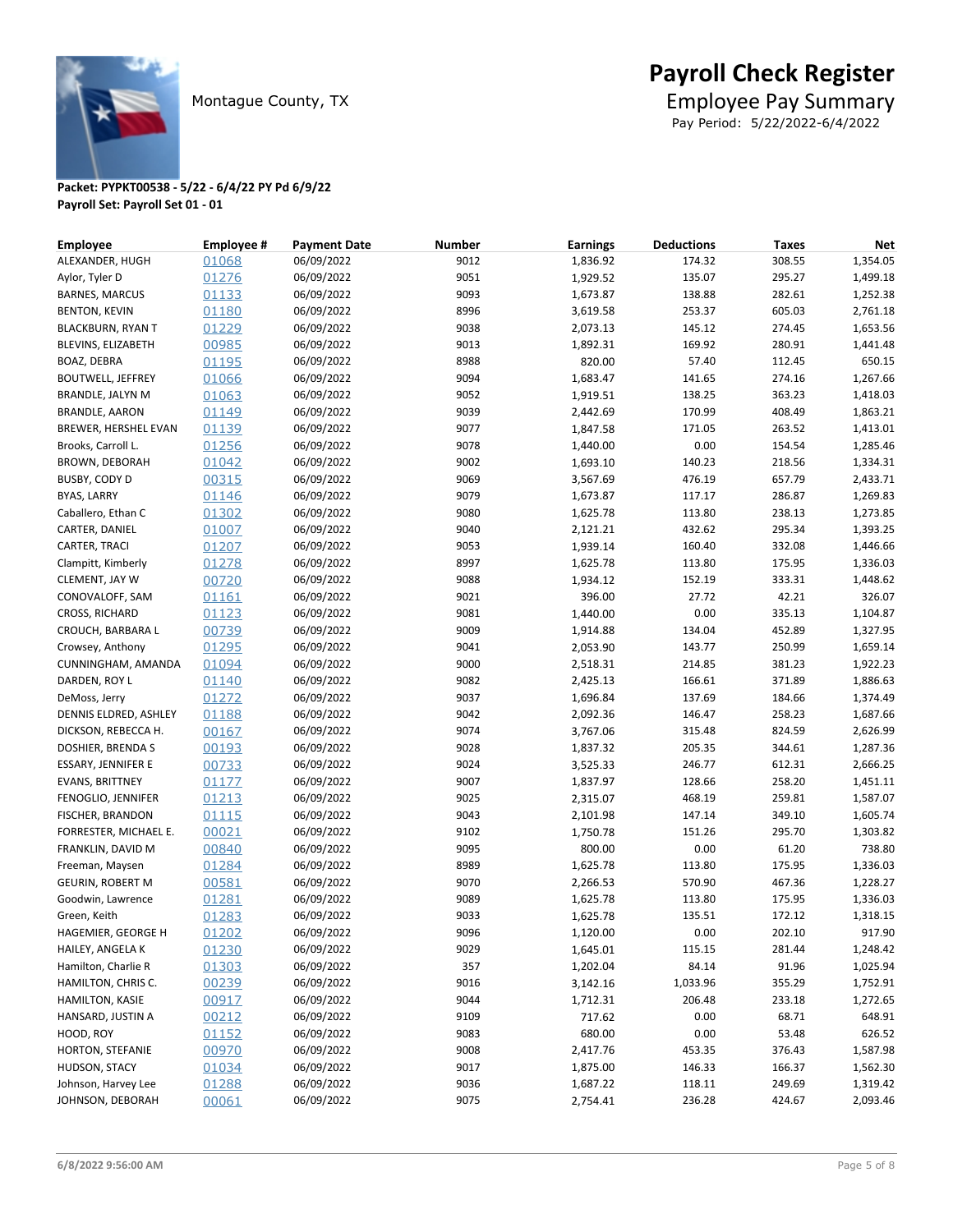| <b>Employee</b>              | <b>Employee #</b> | <b>Payment Date</b> | <b>Number</b> | <b>Earnings</b> | <b>Deductions</b> | <b>Taxes</b> | Net      |
|------------------------------|-------------------|---------------------|---------------|-----------------|-------------------|--------------|----------|
| JONES, SHAWN                 | 00993             | 06/09/2022          | 9034          | 1,702.70        | 140.89            | 288.03       | 1,273.78 |
| JONES, DEBBIE C              | 00082             | 06/09/2022          | 9071          | 1,734.61        | 166.54            | 293.04       | 1,275.03 |
| JONES, KIMBERLY S            | 00522             | 06/09/2022          | 8990          | 2,475.45        | 195.91            | 470.17       | 1,809.37 |
| KIRKLAND, AMIE C             | 00554             | 06/09/2022          | 9010          | 816.00          | 57.12             | 88.31        | 670.57   |
| Kutie, Heather               | 01222             | 06/09/2022          | 9054          | 1,929.52        | 135.07            | 337.00       | 1,457.45 |
| LANFORD, MELISSA L           | 00470             | 06/09/2022          | 9055          | 1,995.75        | 165.71            | 347.90       | 1,482.14 |
| LANGFORD, ROBERT H           | 00153             | 06/09/2022          | 9103          | 2,591.67        | 314.83            | 345.77       | 1,931.07 |
| Lanier, Charles Don          | 01251             | 06/09/2022          | 9020          | 648.00          | 45.36             | 60.04        | 542.60   |
| LAWSON, JACK                 | 01166             | 06/09/2022          | 9045          | 2,442.86        | 171.00            | 481.30       | 1,790.56 |
| Maness, Kaden                | 01290             | 06/09/2022          | 9056          | 1,788.36        | 125.19            | 268.72       | 1,394.45 |
| MAYFIELD, MICHAEL            | 01064             | 06/09/2022          | 9090          | 2,399.36        | 167.96            | 432.69       | 1,798.71 |
| MCCULLOUGH, STEPHEN          | 01089             | 06/09/2022          | 9097          | 304.00          | 0.00              | 86.93        | 217.07   |
| MCNABB, KELLY W              | 00738             | 06/09/2022          | 9068          | 811.29          | 53.64             | 104.89       | 652.76   |
| MEIER, PETER                 | 01212             | 06/09/2022          | 9057          | 1,776.56        | 124.36            | 201.51       | 1,450.69 |
| MESSER, RUSSELL K            | 00034             | 06/09/2022          | 9098          | 2,065.65        | 177.18            | 284.43       | 1,604.04 |
| MEYERS, RANSOM CORD          | 01184             | 06/09/2022          | 9091          | 1,664.24        | 116.50            | 237.23       | 1,310.51 |
| MEYERS, DANNY H.             | 00089             | 06/09/2022          | 9084          | 1,625.78        | 113.80            | 250.00       | 1,261.98 |
| MEYERS, MARSA J              | 00413             | 06/09/2022          | 9058          | 2,235.01        | 180.75            | 359.82       | 1,694.44 |
|                              |                   | 06/09/2022          | 9059          |                 | 135.07            |              |          |
| Miller, True                 | 01235             |                     |               | 1,929.52        |                   | 315.12       | 1,479.33 |
| MILLER, ANDREW               | 01079             | 06/09/2022          | 9046          | 2,150.06        | 150.50            | 399.00       | 1,600.56 |
| MISNER-ANDERSON, AUDRA 01062 |                   | 06/09/2022          | 9060          | 816.00          | 57.12             | 88.31        | 670.57   |
| MOORE, LAURA L               | 00958             | 06/09/2022          | 8998          | 408.00          | 0.00              | 31.22        | 376.78   |
| Morris, Jeanette             | 01243             | 06/09/2022          | 9014          | 600.00          | 42.00             | 84.97        | 473.03   |
| MORRIS, JESSICA              | 00884             | 06/09/2022          | 9015          | 2,060.08        | 186.83            | 353.54       | 1,519.71 |
| MOSTER, JESSICA              | 01009             | 06/09/2022          | 9035          | 2,411.41        | 197.78            | 391.10       | 1,822.53 |
| MULLINS, MICHAEL             | 01082             | 06/09/2022          | 9085          | 1,645.01        | 115.15            | 233.62       | 1,296.24 |
| MURPHEY, MARK                | 00968             | 06/09/2022          | 9099          | 2,418.59        | 169.30            | 574.48       | 1,674.81 |
| MURPHY, COLM                 | 00994             | 06/09/2022          | 8994          | 2,171.47        | 152.00            | 405.02       | 1,614.45 |
| NOBILE, ANDREA               | 01194             | 06/09/2022          | 9110          | 1,654.63        | 403.08            | 226.82       | 1,024.73 |
| North, Brady                 | 01237             | 06/09/2022          | 9061          | 1,929.52        | 135.07            | 315.12       | 1,479.33 |
| O'NEAL, REBECCA              | 00959             | 06/09/2022          | 8991          | 1,702.70        | 152.90            | 341.56       | 1,208.24 |
| Otto, Billie J               | 01247             | 06/09/2022          | 9026          | 1,809.12        | 126.64            | 272.62       | 1,409.86 |
| PELTON, CLINTON CHASE        | 00864             | 06/09/2022          | 9047          | 2,209.27        | 167.76            | 411.75       | 1,629.76 |
| Perkins, Cynthia             | 01301             | 06/09/2022          | 9062          | 1,788.34        | 125.18            | 268.72       | 1,394.44 |
| PERKINS, JAMES L             | 01138             | 06/09/2022          | 9063          | 1,958.37        | 137.09            | 292.57       | 1,528.71 |
| Phillips, Roger Wayne        | 01260             | 06/09/2022          | 9092          | 1,635.40        | 114.48            | 177.58       | 1,343.34 |
| PHILLIPS, KATHRYN            | 01173             | 06/09/2022          | 9030          | 2,324.68        | 236.62            | 346.95       | 1,741.11 |
| Pigg, Jackie D               | 01254             | 06/09/2022          | 9011          | 2,295.84        | 179.62            | 273.56       | 1,842.66 |
| POTTER, MELANIE A            | 01189             | 06/09/2022          | 9111          | 717.62          | 0.00              | 85.44        | 632.18   |
| PRASTIK, TYLER               | 01196             | 06/09/2022          | 9064          | 2,006.61        | 171.39            | 327.05       | 1,508.17 |
| Price, Judy N                | 01285             | 06/09/2022          | 9018          | 3,079.33        | 215.55            | 366.95       | 2,496.83 |
| PRICE, TOMMY                 | 01083             | 06/09/2022          | 9100          | 960.00          | 0.00              | 210.66       | 749.34   |
| REED, RITA K                 | 00415             | 06/09/2022          | 9003          | 1,962.98        | 214.05            | 238.67       | 1,510.26 |
| RHOADES, CHERYL D            | <u>00022</u>      | 06/09/2022          | 9027          | 1,827.70        | 127.94            | 390.81       | 1,308.95 |
| RHYNE, COURTNEY              | 01091             | 06/09/2022          | 9072          | 1,580.77        | 126.97            | 218.33       | 1,235.47 |
| RICHARDSON, ANGELIA          | 01071             | 06/09/2022          | 8999          | 1,953.54        | 136.75            | 291.66       | 1,525.13 |
| RIDDLE, CLABURN              | 01168             | 06/09/2022          | 9019          | 6,613.85        | 872.08            | 1,491.13     | 4,250.64 |
| RITCHIE, ASHLEY S            | 01037             | 06/09/2022          | 8992          | 1,683.46        | 159.56            | 232.66       | 1,291.24 |
| RITCHIE, LAURIE              | 01038             | 06/09/2022          | 9022          | 348.75          | 24.41             | 26.68        | 297.66   |
| ROBERTS, JAMES K             | 01033             | 06/09/2022          | 9104          | 1,625.79        | 113.81            | 124.37       | 1,387.61 |
| ROBERTS, RICHARD             | 01030             | 06/09/2022          | 9105          | 1,911.81        | 130.68            | 303.32       | 1,477.81 |
| Romine, Staci L.             | 01246             | 06/09/2022          | 9004          | 1,635.39        | 114.48            | 277.58       | 1,243.33 |
| ROMINE, ETHAN                | 01167             | 06/09/2022          | 9048          | 2,442.69        | 170.99            | 324.13       | 1,947.57 |
| Sanders, Mitch               | <u>01219</u>      | 06/09/2022          | 9065          | 1,929.52        | 135.07            | 295.27       | 1,499.18 |
| SANDERS, BETTY J             | 00289             | 06/09/2022          | 9001          | 4,123.55        | 288.65            | 958.58       | 2,876.32 |
| SAWYER, MATTHEW              | 01122             | 06/09/2022          | 9049          | 2,132.06        | 164.50            | 391.64       | 1,575.92 |
| SCHINDLER, JENNIFER L        | 00032             | 06/09/2022          | 9076          | 2,754.41        | 219.08            | 438.36       | 2,096.97 |
| SCRUGGS, DAVID               | 01185             | 06/09/2022          | 9086          | 480.00          | 0.00              | 151.72       | 328.28   |
| SCRUGGS, JARAE               | 01208             | 06/09/2022          | 9087          | 800.00          | 0.00              | 191.20       | 608.80   |
|                              |                   |                     |               |                 |                   |              |          |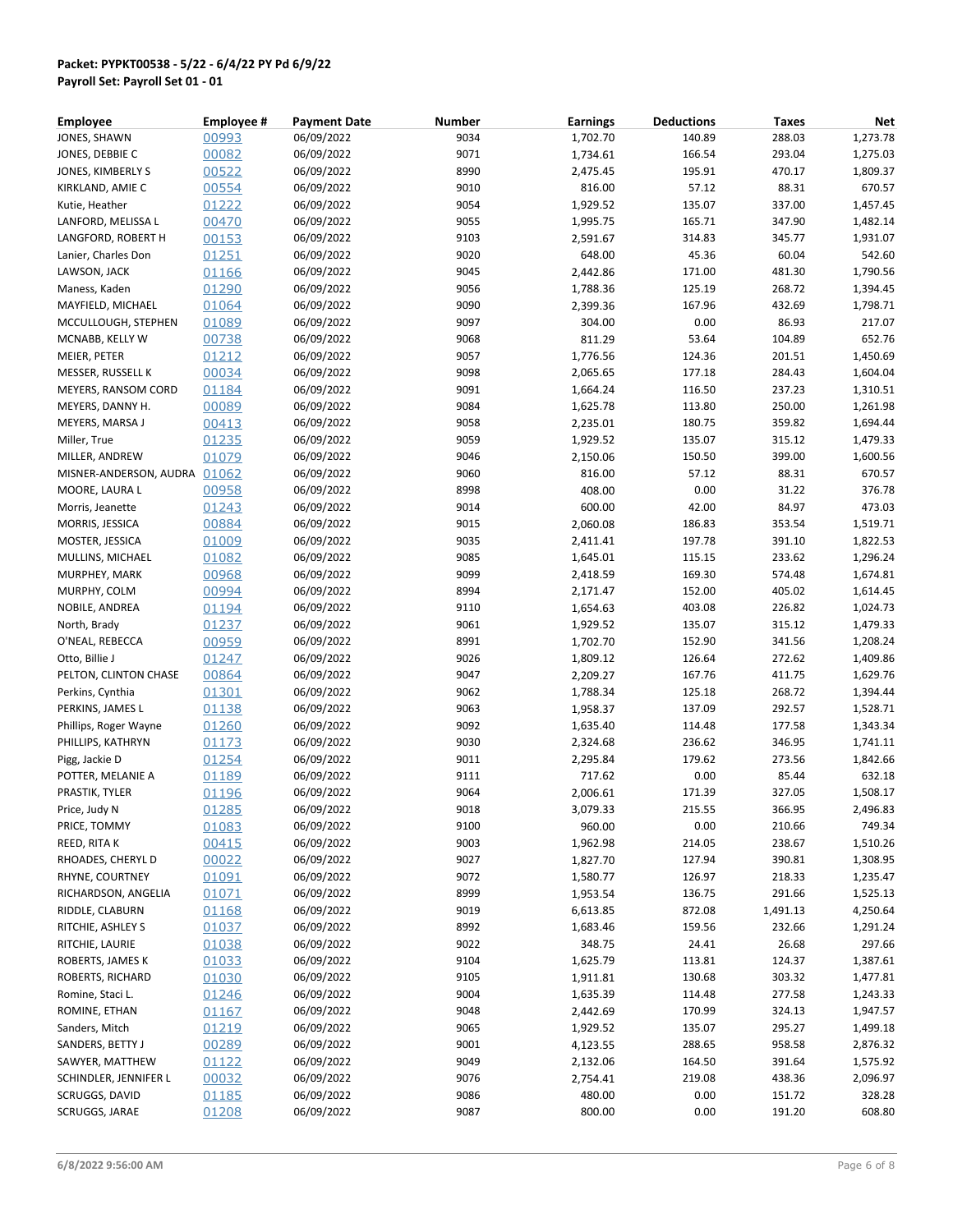| <b>Employee</b>        | Employee # | <b>Payment Date</b> | <b>Number</b> | <b>Earnings</b> | <b>Deductions</b> | <b>Taxes</b> | Net        |
|------------------------|------------|---------------------|---------------|-----------------|-------------------|--------------|------------|
| TEAGUE, ROGER D        | 00251      | 06/09/2022          | 9101          | 1,846.93        | 129.29            | 271.60       | 1,446.04   |
| THOMAS, MARSHALL       | 01170      | 06/09/2022          | 9050          | 2,626.39        | 183.85            | 418.22       | 2,024.32   |
| Tipton, Stormy         | 01287      | 06/09/2022          | 9005          | 1,625.78        | 113.80            | 124.37       | 1,387.61   |
| USELTON, ANGELA        | 01085      | 06/09/2022          | 8995          | 1,683.47        | 117.84            | 229.15       | 1,336.48   |
| USELTON, LAURA A       | 00849      | 06/09/2022          | 8993          | 1,905.28        | 143.67            | 307.58       | 1,454.03   |
| VACCARO, LISA M        | 00869      | 06/09/2022          | 9031          | 1,895.65        | 165.93            | 326.47       | 1,403.25   |
| Vineyard, Kristi       | 01218      | 06/09/2022          | 9032          | 1,645.01        | 150.83            | 284.75       | 1,209.43   |
| WALL, GINGER A         | 00831      | 06/09/2022          | 9023          | 1,185.14        | 106.77            | 166.68       | 911.69     |
| WARD, RAYFHEL D.       | 00086      | 06/09/2022          | 9106          | 800.00          | 0.00              | 91.20        | 708.80     |
| <b>WATSON, RICKY W</b> | 00358      | 06/09/2022          | 9073          | 2,460.00        | 498.99            | 393.34       | 1,567.67   |
| Williams, Daniel       | 01226      | 06/09/2022          | 9066          | 1.807.58        | 126.53            | 312.03       | 1,369.02   |
| Winkler, Tyler         | 01291      | 06/09/2022          | 9107          | 720.00          | 0.00              | 77.27        | 642.73     |
| WOMACK, STEPHENY       | 01153      | 06/09/2022          | 9067          | 1,874.90        | 154.08            | 272.37       | 1,448.45   |
| WOODS, ROBIN           | 01210      | 06/09/2022          | 9006          | 2,360.07        | 162.05            | 359.65       | 1,838.37   |
| Young, Jeffery L       | 01264      | 06/09/2022          | 9108          | 1,280.00        | 0.00              | 183.85       | 1,096.15   |
|                        |            |                     | Totals:       | 233,140.45      | 20,239.82         | 36,834.84    | 176,065.79 |